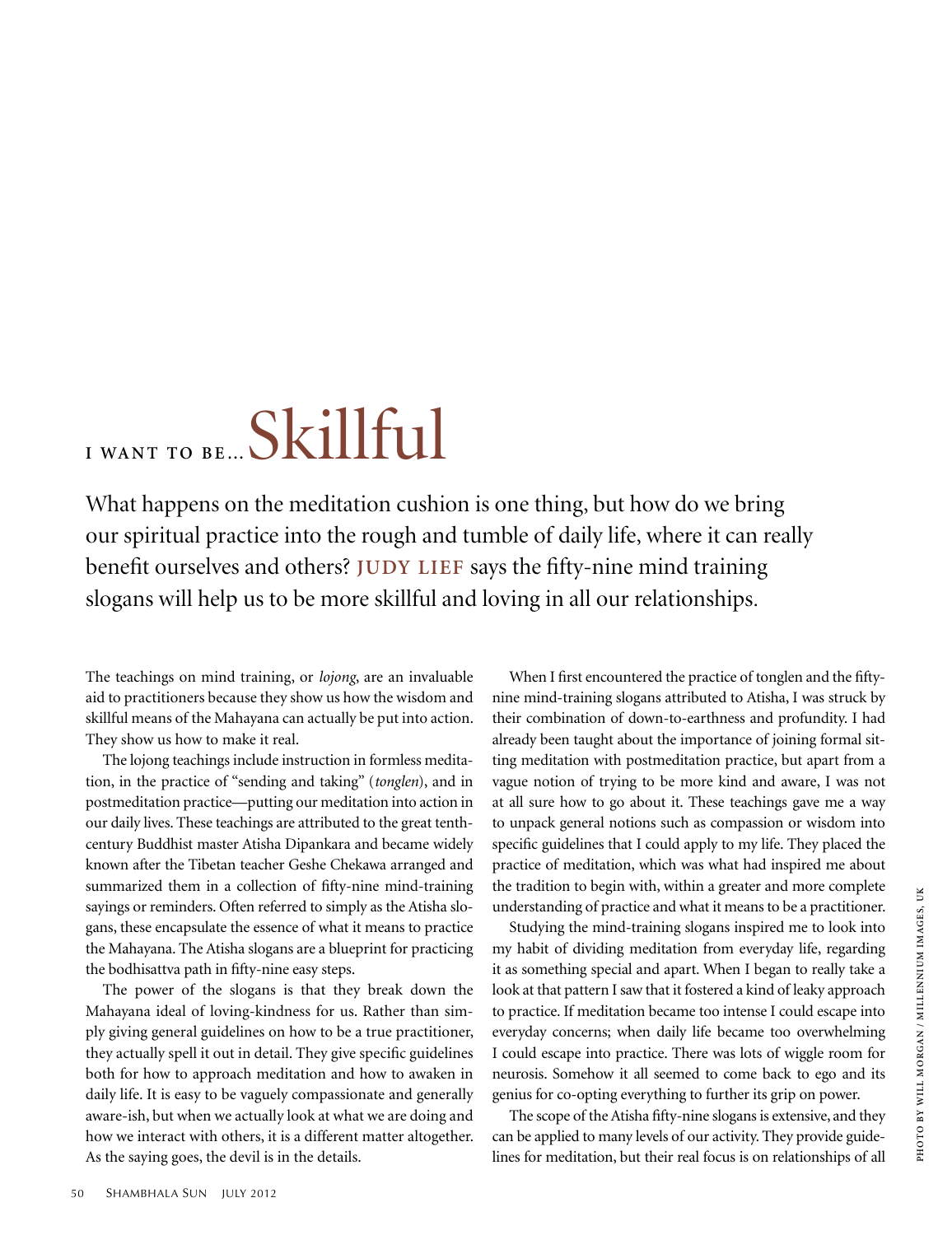## Always maintain<br>only a joyful mind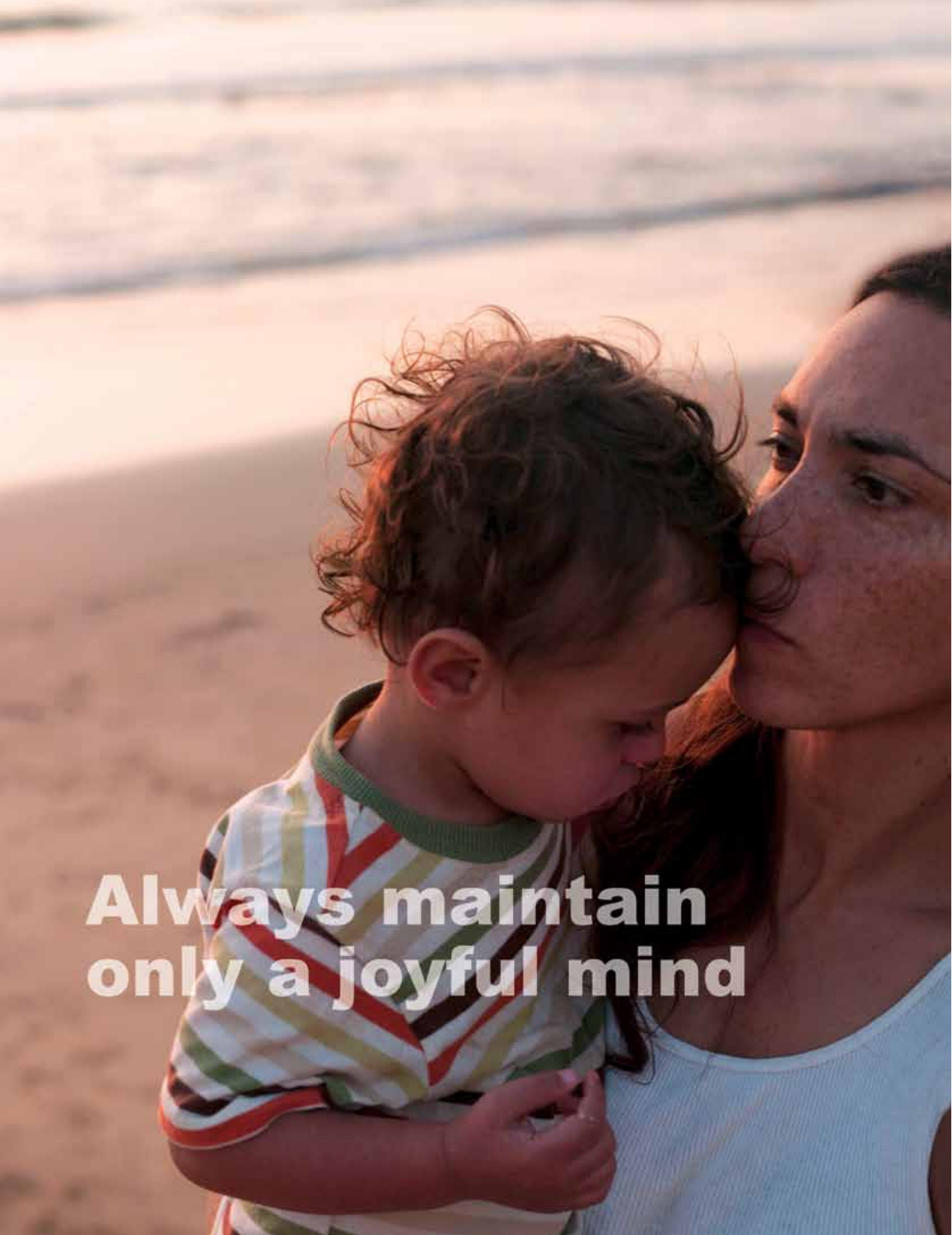

kinds: with the earth, with our fellow humans, with our colleagues, with our closest friends, with our enemies. At first glance some of them may seem like practical advice from your grandmother. Slogans such as *Don't wallow in self-pity* may seem moralistic or even simpleminded. At the other end of the spectrum, slogans such as *Examine the nature of unborn awareness* seem to be pointing beyond the ordinary to something more ultimate and perhaps even a bit obscure. Yet they are combined into one coherent system.

Altogether, the structure of the slogans is based on the two underlying themes of Mahayana Buddhism: skillful means and wisdom. If you are to travel on the path you need both. You need to see where you are going, and you also need a way to get there. The way to get there is what is referred to as skillful means. The cultivation of wisdom is essential, but as the old Zen saying goes, "Words don't cook rice."



*J udy Lief has been teaching on the subject of* lojong*, or mind training, for more than thirty years. Author of* Making Friends With Death, *she teaches on applying a contemplative approach to facing death and working with the dying, and leads an annual retreat for women touched by cancer titled Courageous Women, Fearless Living.*

With slogan practice, every situation is seen as complete, as an expression of both skillful means and wisdom. That means you do not need to look elsewhere to find the dharma, since it is present in every situation. On the other hand, it also means there is nowhere to hide. Once you have a glimpse of the extent of the teachings, they haunt you wherever you go.

Generally, no matter what you do, you need to learn how to go about it. Depending on what you want to achieve, you train in different ways. If you want to practice law, you go to law school; if you want to practice a trade, you go to trade school. And if you want to become a bodhisattva, you train in the six transcendent perfections (*paramitas*) through mind training and slogan practice.

In the Mahayana, the goal is to become a bodhisattva warrior who embodies wisdom, compassion, and openness, and the way to do that is by training in *generosity*, *discipline*,

*patience*, *exertion*, and *meditation*. These five are the methods that will get you there, the skillful means. But those skillful means need to be joined with wisdom, or the vision to lead the way, which is *prajna*, or transcendent knowledge. Together, these six perfections are the Mahayana recipe for success on the path.

Working with the slogans begins to chip away at attitudes that hinder our relationships, our inner understanding, and our happiness. This chipping-away process begins with meditation practice, with the pacifying of our restless mind. With that foundation, we can begin the practice of tonglen. In tonglen, we practice reversing the habit of viewing everything purely through the lens of our own self-interest. Instead we begin to appreciate how we are continually in interchange with other beings. So tonglen opens up the possibility of relating in a more flowing and genuine way, one less caught up in fear and self-protection. We see that we do not have to just passively accept the relationship patterns we have fallen into. We can make changes.

In tonglen, we breathe out what we normally cling to and breathe in what we usually avoid. In doing so, we work with qualities within ourselves and with issues that arise in relating to others. The Atisha slogan related to this is number seven: *Sending and taking should be practiced alternately. These two should ride the breath*.

It may seem crazy to practice breathing in what you do not want and breathing out what you desire, but rather than being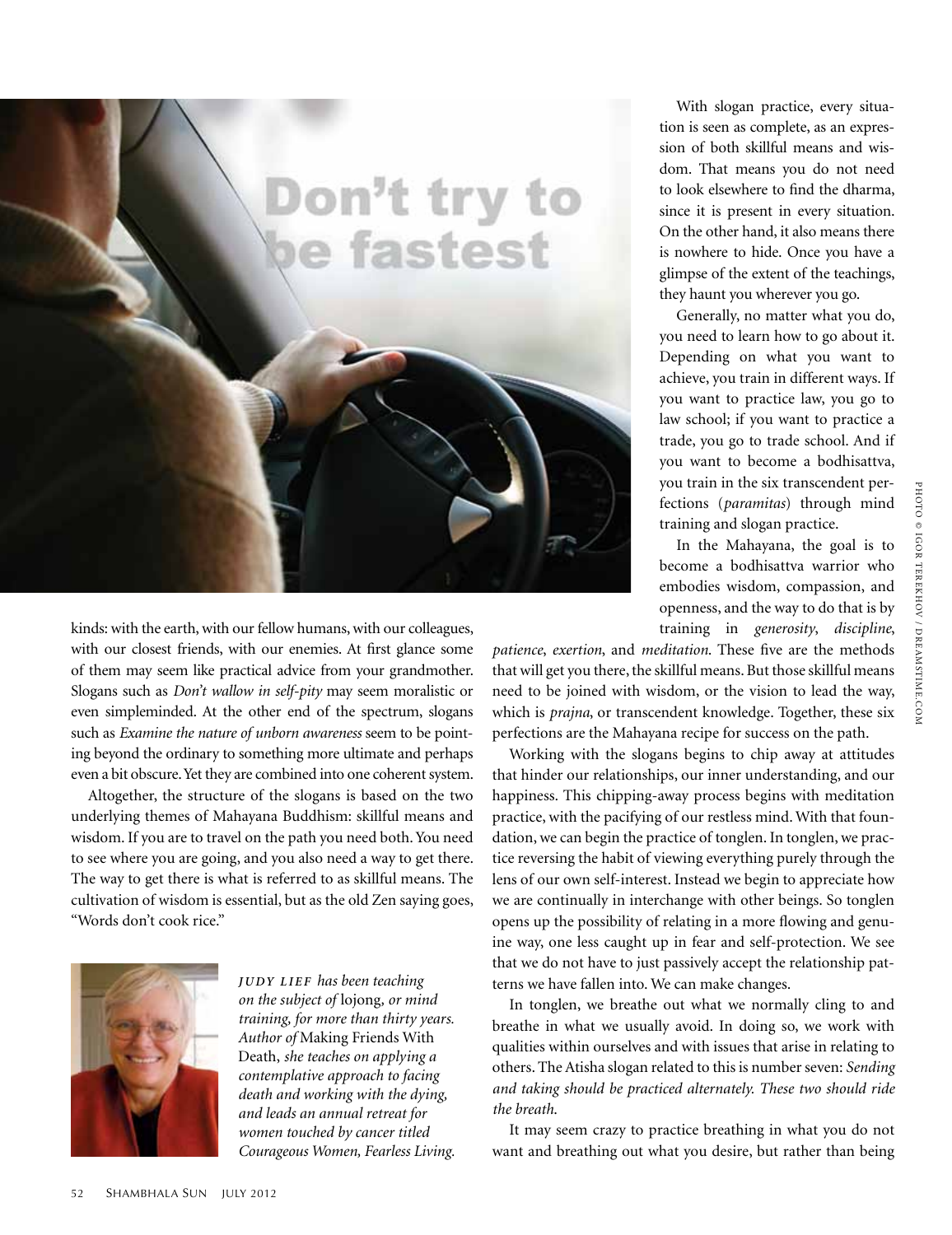self-destructive, this exercise is surprisingly liberating. You discover that the habit of trying to protect yourself by holding on to some things and getting rid of others does not really protect you; it just makes you mildly paranoid and defensive all the time. When you are not battling against whatever is bugging you at the moment but really breathe it in, you realize that you don't have to take everything that happens to you as a personal attack. It is just what is happening, and you can find a way to deal with it.

On the sending-out side, you begin to realize that you do not have to parcel out your limited store of goodness or health for fear of running out, and you can let it flow more freely. The less you try to hold on to whatever virtue you have as your little treasure, the more there seems to be. Making it your possession has been like trying to drive with the parking brake engaged.

This practice is remarkable in its effects. When you are not so caught up in sucking in goodies and warding off threats, when you are not so attached to perfection and afraid of flaws, you can come to accept yourself and others in a new and fresh way. This reduces burnout and defeatism. When people encounter you, they sense that you are not trying to use them, even subtly, to further your own schemes. I think this is one reason that tonglen is such a healing force and is so helpful for people who work with pain and suffering in their line of work.

With slogan practice, we step-by-step liberate trapped energy, energy recruited to the project of

propping up ego. That project is based on fear. Whenever we mess up we worry about being caught. We even worry about catching ourselves. So we waste a lot of energy covering up, being defensive, or making excuses.

According to slogan twelve—*Drive all blames into one*—most of our problems can be traced to one underlying cause: ego fixation. Until we start to deal with this level, we will only be treating symptoms. With this slogan we take responsibility for our own actions. Instead of hiding our mistakes, we face them and look for their underlying cause. And the more we look, the more we understand the power of ego clinging and the damage it does. We begin to have a glimpse of what a difference it makes when we are not carrying around the hidden agenda of ego.

This slogan is also helpful when we are dealing with groups, where it is common to get in struggles about who is to blame, as though finding the guilty party will solve the problem. With this slogan you take on the blame yourself, no matter what the case. By doing so, the process can shift from one of finger-pointing to one of problem-solving, to the benefit of the whole organization.





Another powerful lesson of slogan practice is how to relate to the ups and downs of life. Slogan forty-two—*Whichever of the two occurs, be patient*—is a reminder of how easily we are swept away by the excitement of things going our way or the disappointment of things not working out for us. When things are going well, we forget that it will inevitably change. Witness the optimism of the housing bubble. When things go downhill, we tend to get in a funk and see no way out. Witness the doomsday phenomenon.

This fluctuation in circumstances can take place on a grand scale or simply as the ups and downs of an ordinary day. Instead of just experiencing what we are experiencing, we either hope to get out of it or fear losing it. The practice of this slogan is to stay with present experience and not assume anything about what may follow. This allows us to find our ground in ever-shifting ➢ *page 89*